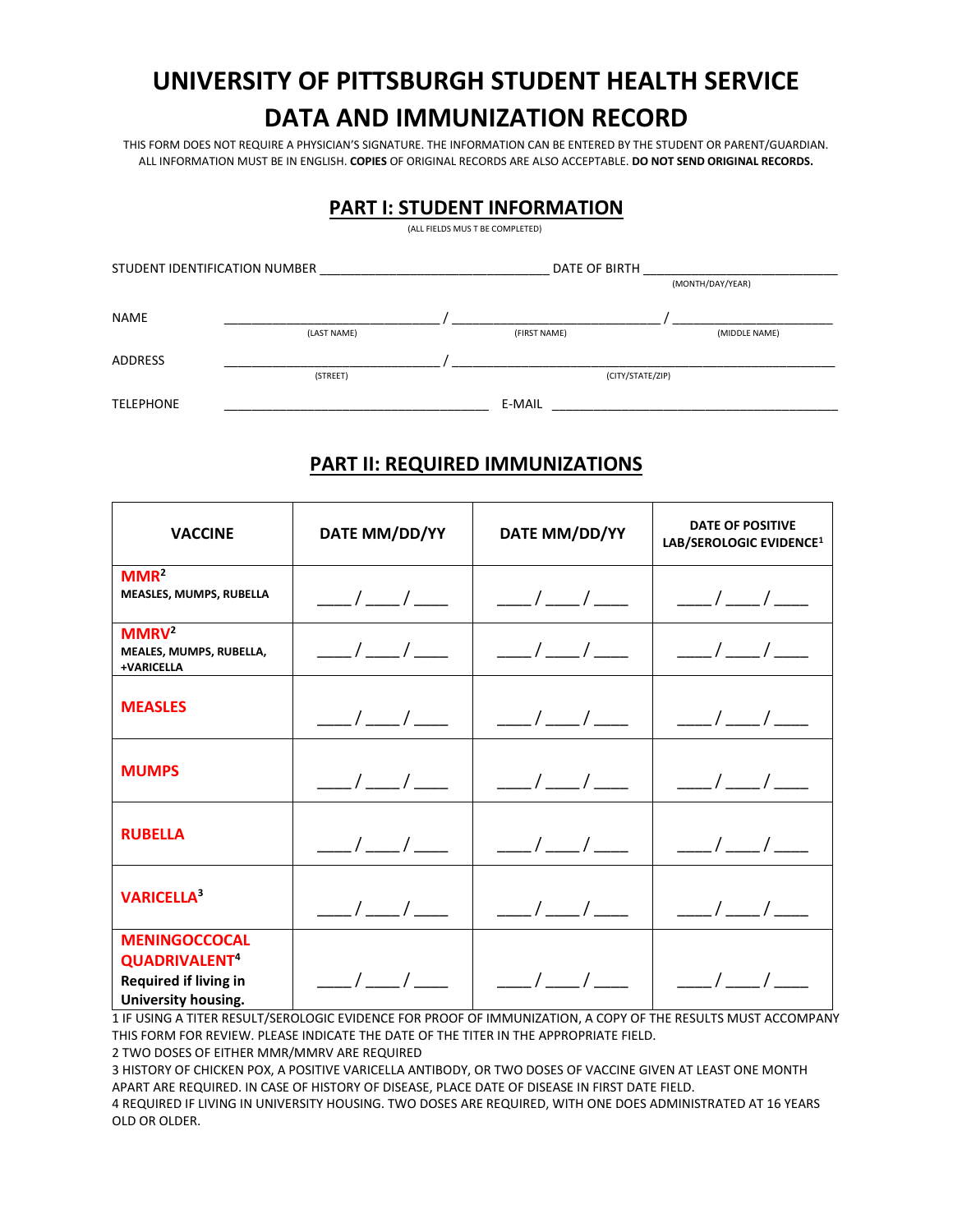# **IMMUNIZATION EXEMPTIONS**

A written exemption statement must be submitted to the Student Health Service for review. Please be aware, if an outbreak of measles, mumps, rubella, or chicken pox occurs, the Allegheny County Health Department may exclude students from classes who do not provide proof of immunity to these circulating diseases. If applicable, students must complete "Exemption to Immunization Requirement" and submit with this form.

| <b>VACCINE</b>                                                     | DATE MM/DD/YY | DATE MM/DD/YY                         | DATE MM/DD/YY | DATE MM/DD/YY                                                     |
|--------------------------------------------------------------------|---------------|---------------------------------------|---------------|-------------------------------------------------------------------|
| <b>TETANUS-</b><br><b>DIPTHERIA</b>                                |               |                                       |               |                                                                   |
| POLIO <sup>6</sup>                                                 |               |                                       |               |                                                                   |
| <b>HPV9-Valent</b><br>Gardasil <sup>7</sup>                        |               | __/__/__   __/__/__   __/__/____      |               |                                                                   |
| <b>HEPATITIS B<sup>8</sup></b>                                     |               | __/__/__   __/__/___/___   __/___/___ |               | DATE OF POSITIVE LAB/<br><b>SEROLOGIC EVIDENCE</b><br>___/___/___ |
| <b>HEPATITIS A<sup>9</sup></b>                                     |               |                                       |               |                                                                   |
| <b>HEP A AND HEP B</b><br><b>COMBINED</b><br>VACCINE <sup>10</sup> |               |                                       |               |                                                                   |

### **PART III: RECOMMENDED IMMUNIZATIONS**

5 PRIMARY SERIES WITH DTaP OR DTP AND BOOSTER WITH Td IN THE LAST 10 YEARS MEETS REQUIREMENT.

6 PRIMARY SERIES IN CHILDHOOD MEETS REQUIREMENT; THREE PRIMARY SERIES SCHEDULES ARE ACCEPTABLE. (OPV ALONE ORAL SABIN THREE DOSES] IPV/OPV SEQUENTIAL OR IPV ALONE [INJECTED SALK FOUR DOSES].

7 THREE DOSES OF VACCINE MEET REQUIREMENT.

8 THREE DOSES OF VACCINE OR TWO DOSES OF ADULT VACCINE IN ADOLESCENTS 11-15 YEARS OF AGE. IF USING A TITER RESULT/SEROLOGIC EVIDENCE FOR PROOF OF IMMUNIZATION, A COPY OF THE RESULTS MUST ACCOMPANY THIS FORM FOR REVIEW. PLEASE INDICATE THE DATE OF THE TITER IN THE APPROPRIATE FIELD.

9 TWO DOSES OF VACCINE MEET REQUIREMENT.

10 THREE DOSES OF VACCINE MEET REQUIREMENT.